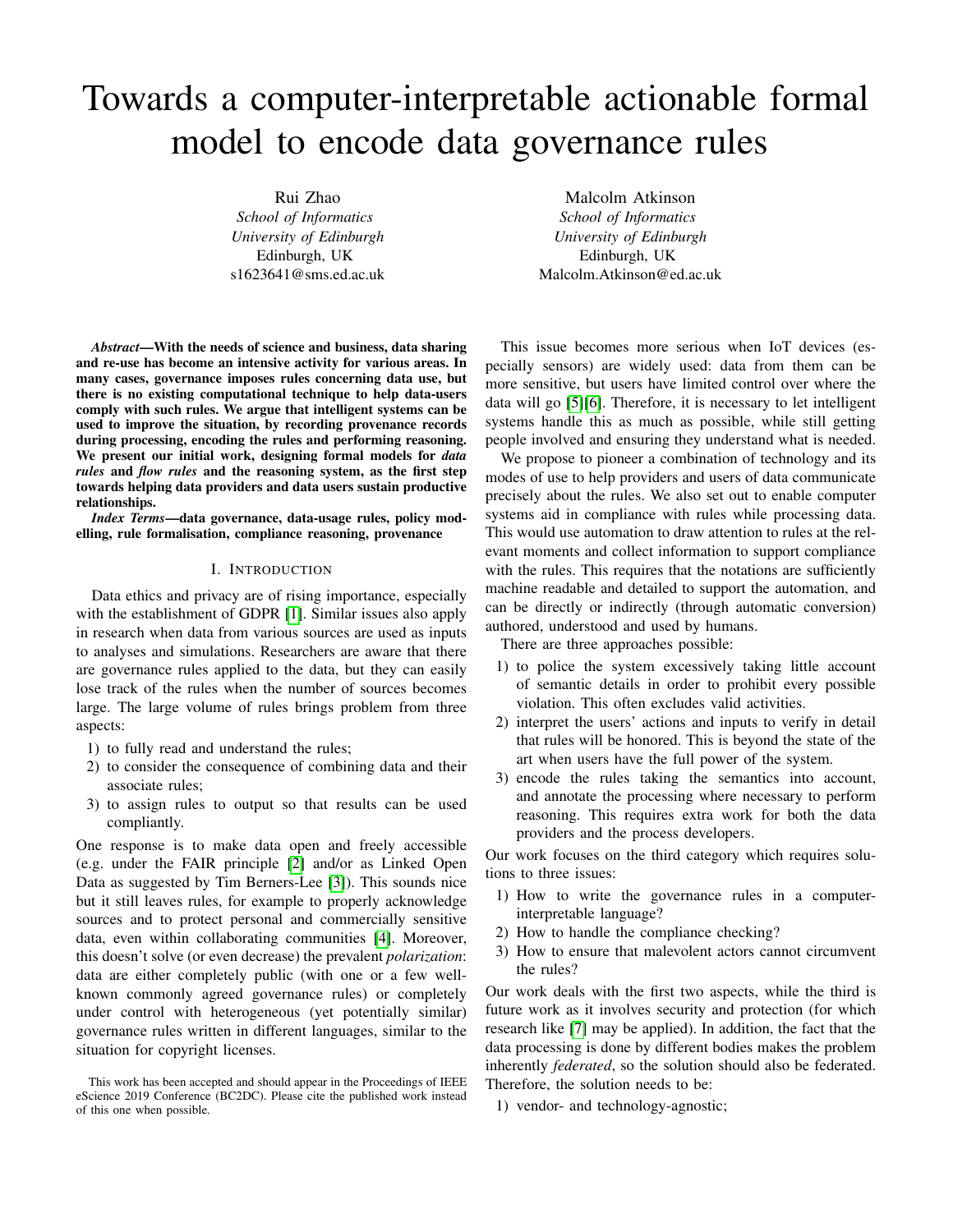- 2) able to extend easily to different disciplines;
- 3) interoperable across institutional and even national boundaries; and
- 4) not rely on a single trust authority.

These requirements direct our research to associate rules with data, rather than use a central system to control data access. A method to describe the effect of the processing steps on rules is also needed, in order to decide which rules need to be propagated or revised for the outputs. Therefore the solution includes the following:

- 1) encoding procedure a procedure to transform natural language governance rules to a formal representation;
- <span id="page-1-0"></span>2) rule language a computer-interpretable, extensible and interoperable formal language to write the datagovernance rules;
- 3) rule association a standard protocol to associate encoded governance rules with the data;
- 4) data flow representation a vendor- and technologyagnostic method to represent and record data flow;
- <span id="page-1-1"></span>5) flow behavior a mechanism to allow processes to change the propagated governance rules;
- <span id="page-1-2"></span>6) reasoning system a reasoning system capable of working with any data-flow topology;
- 7) correctness verification a mechanism (or several mechanisms) to ensure or verify that all the steps above are conducted correctly.

Specifically, targets [2,](#page-1-0) [5](#page-1-1) and [6](#page-1-2) are the main aspects that our work and standardized provenance is used as the data-flow representation.

The structure of this paper is as follows: section [II](#page-1-3) introduces the related research; section [III](#page-2-0) describes the rule language we propose and provides some examples; section [IV](#page-5-0) describes the design and architecture of our system, and presents initial results; section [V](#page-6-0) highlights the contribution of our work and introduces the future work. A conclusion is drawn in section [VI.](#page-8-6)

#### II. RELATED RESEARCH

<span id="page-1-3"></span>Here we describe the related research, stating its relation with the different aspects of our targets, as well as the limitations of each approach. It is worth noting that much research uses the word "policy" instead of "rule", and the part of the rules they capture lies mainly in controlling access.

A (now deprecated) standard called Platform for Privacy Preferences (P3P) was established by W3C in 2002, aimed at allowing websites to specify their privacy policies and compare those against user's preference to grant or prevent access (from the user's agent, e.g. web browsers). However, P3P had a very limited vocabulary and was not widely implemented in web browsers. It was finally deprecated and no successive standards were established.

Building on some concepts from P3P, E-P3P (Platform for Enterprise Privacy Practices) [\[8\]](#page-9-1), one of the earliest works we found. It attempted to address the expressivity issue in a "formal" way by describing the privacy policy by specifying permitted data users, purposes and operations, and specifying consequent obligations. However, the set of predicates was very limited and the work payed no attention to the federated context, especially the interoperability issue. Checking compliance with policies associated with data was not completed there. It was reported in [\[9\]](#page-9-2); often cited as the foundation of the *sticky policy*.

*Sticky policy* [\[9\]](#page-9-2)[\[10\]](#page-9-3) provided a conceptual framework to associate policies with data and "ensure" the data handlers (people, institutions, etc) are aware of the policies, by encrypting the data first, sending the policies with the encrypted data and sending the decryption key after checking that they agreed to comply with the rules. However, the checking procedure is not automatic and relies on the so-called Trusted Authority (some agencies explicitly trusted by the data owner). That said, in principle, the encrypt-and-decrypt concept can be used as the foundation of the protocol for an automated checking mechanism on each occasion and at each site he data is used.

*CamFlow* [\[11\]](#page-9-4) is the work most similar to ours, though there is still much difference. It uses (Decentralized) Information Flow Control (IFC) [\[12\]](#page-9-5) to represent the rules in the form of tags (in two groups, *secrecy* and *integrity*), which is a very simplified notation: compatibility of tags of the data and the process are checked before processing. On the other hand, CamFlow captures the importance of associating rules with data and allowing processes to change the associated rules (by specifying the modification to the output tags for each process), though it did not show any work in handling multiinput-multi-output processes. Moreover, CamFlow provides a mechanism to handle the data flowing between machines, making it possible to be used in a decentralized context.

*Meta-code* [\[13\]](#page-9-6) is similar to CamFlow, and this technology is used in a series of works ([\[14\]](#page-9-7)–[\[16\]](#page-9-8)). They also use the IFC concept to assign permission tags (semantically, roles) to data, and then specify the flow behaviour (by specifying the *policy file of output data*) on the governance rule side (instead of the process specification side, like in CamFlow). In addition, they have a special *meta-code* part which is basically a program (resulting in either pass or error) executed at any specific file processing action (e.g. onAccess). However, because this is an arbitrary program, the policy of the resulting data can only be known at runtime, making it hard to do static analysis.

*Thoth* [\[17\]](#page-9-9) on the other hand, favors the rule specification purely from the data originator side, because of its context: local data usage (*search engine* is used as an example). They have a set of logical connectives and predicates to specify the read, update and declassify policies. They do not use role tags like CamFlow and Meta-code do, but they allow the use of cryptographic keys (e.g.  $s$ KeyIs(x)) or IP addresses (e.g.  $sIpIs(x)$  to identify data users and allow a special loop structure to test the match (existence). A further work, SHAI ([\[18\]](#page-9-10)), provides a method to do static analysis for part of the rule language of Thoth. Despite the expressiviness, the fact that everything is based on the rules assigned by the data originators either requires them to be "omniscient" or prohibits many data uses that should be valid in principal.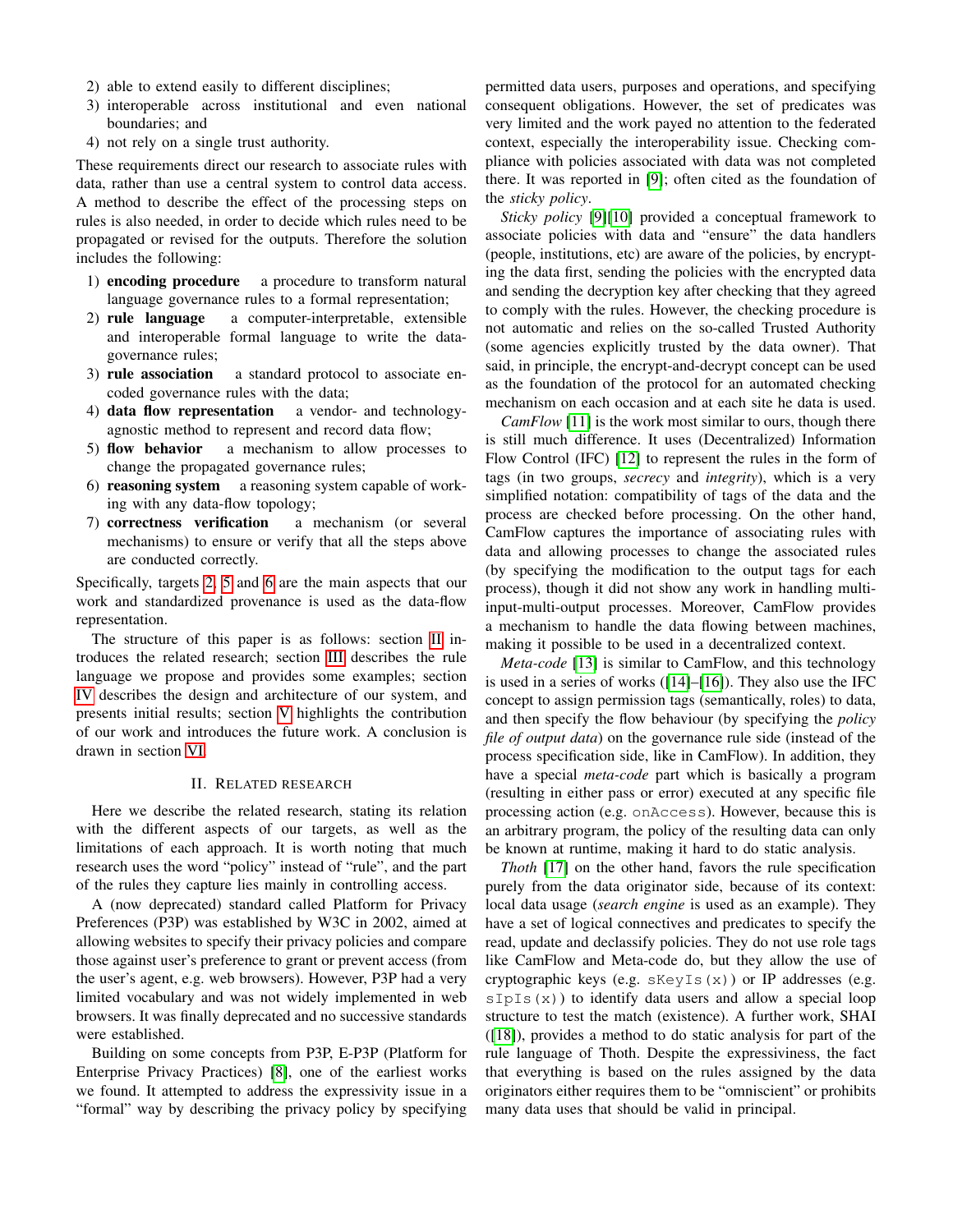*Legal modelling* is a whole different field, where precisely modelling the document is the priority. [\[19\]](#page-9-11) and [\[20\]](#page-9-12) uses reified predicate logic with Input/Output logic to model the legal corpus into their logical representation (e.g.  $GDPR<sup>1</sup>$  $GDPR<sup>1</sup>$  $GDPR<sup>1</sup>$ ). [\[1\]](#page-8-0) and [\[21\]](#page-9-13) both looked at adding additional information to provenance to check the compliance of execution processes (against GDPR). However, these all focused purely on the modelling of terms, and never considered that the data will change (and so the rules will change) during processing.

There are also research and standards aimed at providing languages to express policies, with no binding to any pro-cessing systems, such as MPEG-[2](#page-2-2)1<sup>2</sup>, XACML<sup>[3](#page-2-3)</sup> and ODRL<sup>[4](#page-2-4)</sup>. However, every one of them aims at expressing the policy for "the (specific) data", paying very limited attention (if any) to the policy for "derived data". From our perspective, Open Digital Rights Language (ODRL) is the one most closely related to our work. It provides an extensible semantic way to describe permissions, prohibitions and obligations as well as more fine-grained constraints. But because of its design priorities, data are explicitly specified and no mechanism is provided to support policy change, which means it does not directly meet our requirements. On the other hand, since ODRL provides its vocabulary in which many concepts are defined almost the same as ours, we will reuse some of its definitions in our language in the future.

#### III. RULE LANGUAGE

<span id="page-2-0"></span>Having compared the related research and described the general context, the requirements of the governance rule language are set as follows:

- 1) be precise enough (i.e. have no ambiguity);
- 2) be able to talk about more than just access controls;
- 3) be interoperable across institutional (and jurisdictional) boundaries.

Another language is also presented to model the flow behaviors, due to the necessity of referring to the governance rules. We call this the *flow rule* (language), and call the modelled governance rules *data rule*. As the name shows, the *data rule* is bound to the data, while the *flow rule* describes the process, as shown in Fig. [1.](#page-2-5)

In the following part, we first introduce our differentiation of "obligation and obligation definition"; the motivation and design of the *data rule* and *flow rule* languages are described below; the last subsection presents encoding examples.

#### *A. Obligation and obligation definition*

An underlying concern across our work is the differentiation between "obligation" and "obligation definition". This is introduced here to avoid confusion.

<span id="page-2-1"></span><sup>1</sup>dapreco, LegalRuleML formulae of deontic rules in the DAPRECO project.: Dapreco/daprecokb https://github.com/dapreco

<span id="page-2-3"></span><span id="page-2-2"></span>2 ISO/IEC TR 21000-1:2004 https://www.iso.org/standard/40611.html 3 eXtensible Access Control Markup Language (XACML) Version 3.0

https://docs.oasis-open.org/xacml/3.0/xacml-3.0-core-spec-os-en.html

<span id="page-2-4"></span><sup>4</sup>ODRL Information Model 2.2 https://www.w3.org/TR/odrlmodel/#policy-agreement

<span id="page-2-5"></span>

Figure 1: Annotation targets of *data rules* and *flow rules*

An "obligation" is an action that an agent (often a human) should perform. It can be bound to the agent, a piece of data, etc. It is an *action* that must be performed (otherwise it will be a violation).

On the other hand, an "obligation definition" specifies "what obligation will be activated under what situation". It is not an "obligation" itself, but describes how an obligation will be created.

Therefore, a key difference is that "obligation definitions" flow with data, while "obligations" may be "global" infor-mation. In fact, the current language only supports global<sup>[5](#page-2-6)</sup> obligations.

To keep it short, this paper generally doesn't distinguish between these two terminologies when no confusion can be made. When necessary, we use "obligated action" to described "obligation".

# <span id="page-2-7"></span>*B. Data rule*

The data rule describes the governance rules of a dataset. It should capture the different aspects that a governance rule may talk about.

A large aspect missed in most of the reviewed related work is *obligation*. Examples include "*the third column of the dataset contains IP addresses, and should not be leaked to the outside*" and "*due to funding concerns, use of our data should be reported back to us*".

As shown in the examples above, the ability to describe "obligation" is important to model governance rules. Having this mechanism, we can mimic other types of rules (e.g. privacy control).

In our work, the concept of *obligation* is borrowed from [\[22\]](#page-9-14): the action that the data processor (normally human) needs to do. Specifically, the *post obligations* and *privacy policies* are the main focus of the current work.

In the original model, the obligation in [\[22\]](#page-9-14) can contain an *identifier*, a *subject* (or a *role*) who the obligation is related to, an *action* which should be executed (i.e. the obligation), an *object* on which the obligation acts on, an *activation context* (condition) and a *violation context* (condition).

<span id="page-2-6"></span><sup>5</sup>"Global" in the session (see section [III-B5\)](#page-3-0).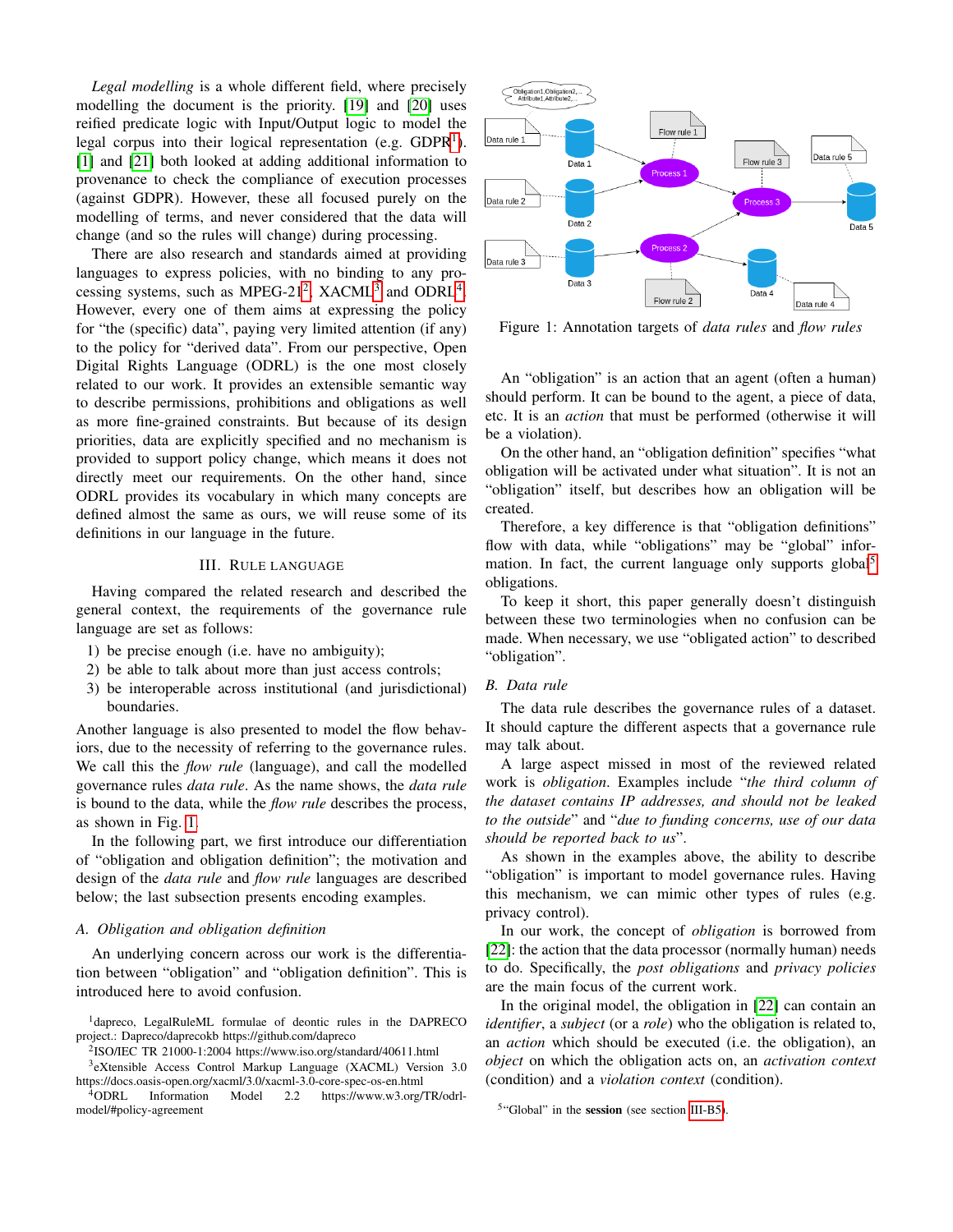Our model extends their model and makes adjustments to provide more freedom in writing the obligations and remove the unnecessary parts. In our work, the *identifier* need not be supplied (it is automatically generated), because the activated obligations will be stored as a list; the *object* is a part of the specification of the obligation; the *violation context* is not implemented at this stage. The *subject* of the obligation is considered as the data processor (assumed to be the person who started the session), so its specification only defines who the obligation may apply to (like a filter) and it can be merged into the *activation context*<sup>[6](#page-3-1)</sup>. Therefore, the aspects that the obligation definition will need to talk about are:

- obligated action the action that the data processor needs to do when this obligation is activated;
- validity binding the data<sup>[7](#page-3-2)</sup> dependency affecting the obligation definition;
- activation condition the condition that triggers the obligation.

The obligated action in our model contains both the *action* and *object* in the previous model, with more freedom to add additional information; the validity binding is a new concept in our model, specifically designed for the data-flow oriented point of view; the activation condition is almost the same concept as the *activation context*, with the addition of *subject* as a condition. In addition, to have a better syntax, attribute is introduced mainly to facilitate validity binding when used in flow rules (see [III-C\)](#page-3-3). They are all explained below.

*1) Obligated action:* To facilitate reuse and interoperability, we propose the **obligated action** to be an instantiation<sup>[8](#page-3-4)</sup> of a *class* defined in an ontology. The arguments used to instantiate will also be specified in the data rule, using the **attribute** mechanism.

*2) Validity binding:* The validity binding is the data (or the part of the data) that this obligation applies to, and defaults to the whole dataset. If present, it refers to an attribute, and the meaning is: "this obligation definition is in force if and only if that specific attribute exists".

*3) Activation condition:* This element specifies the condition on which the obligation will be activated. Activated obligations will be handled separately (stored into a list, in the current implementation), but the obligation definition remains. Ideally, users should check the list of activated obligations after processing and conduct the activated obligations.

*4) Attribute:* Attributes are the extra information in the data rule, like *variables* in programming. They can be used (referenced) by the obligated action and the validity binding. An attribute contains a) an *identifier* (or id for short); b) a *value struct*. The identifier is an IRI (Internationalized Resource Identifier) and can be referenced (from obligated action and validity binding; the *value struct* is a struct (as in programming). In fact, there may be multiple attributes with the same *identifier*, so they will be merged into an ordered set of *value structs*, and be referenced with index.

<span id="page-3-0"></span>*5) Session:* Session determines the checking scope of some activation conditions. For example, the : OnImport activation condition is true only when the rule appears in an *initial component* (see [IV-B\)](#page-6-1).

In the current implementation, session is handled very naively: one provenance graph is considered as one session. Normally, one execution of a workflow (in a workflow execution system supporting provenance) generates one provenance graph, so we can also say one workflow execution is one session. In practice, users run many workflows per sessions but sometimes re-attach a new session to a running workflow. This complexity is not relevant here.

# <span id="page-3-3"></span>*C. Flow rule*

Flow rules describe how the data rules propagate through a process in a data-flow graph. Therefore, the flow rules of all processes describe how the data rules of the data-flow graph inputs propagate to the outputs.

The flow rule of a process should reflect the important aspects of the actual data processing. For example, which outputs are related to which inputs, what data transformation has been done, etc.

The flow rule consists of two parts:

- *port mappings*;
- *refinements*.

The *port mappings* are the general behavior of how the data rules flow from inputs to outputs. They come in the form of input-output mappings (such as  $(inputN, outputM))$ , and should be interpreted as "every data rule from input N goes to output M (but may be refined)". The default mapping is "every data rule from every input port goes to every output port".

The (data) rule at the output may emerge modified to reflect processing. The modifications act on the attributes, and can be either *delete* or *edit*. The reason why *add* is not allowed at the moment is because attributes take effect only when referenced in obligations (so adding an dangling attribute makes no sense)<sup>[9](#page-3-5)</sup>.

The refinements need to specify the attributes they apply to. If the targeted attribute does not exist, this refinement simply passes without doing anything.

A *delete* refinement can either act on all attributes with a specified id, or a particular attribute with a specified *value struct*. On the other hand, an *edit* refinement can only act on an attribute with a specified id and a specified *value struct*, and it needs to specify a new *value struct* as the new value. Both *delete* and *edit* should specify which output port they

<span id="page-3-1"></span><sup>6</sup>The working context requires a user identification at the start of session. User who initiated action, such as running a specific workflow, is then the subject. This is recorded in the provenance and can be easily used.

<span id="page-3-2"></span> $7$ The "data" here is actually **attribute** (as described in the latter parts).

<span id="page-3-4"></span><sup>8</sup>The correct word should be "individual". But we use "instantiation" and "instance" to mean they comply with the OWL axioms defined in the class and only exist / make sense in the context of our system.

<span id="page-3-5"></span><sup>&</sup>lt;sup>9</sup>Generally, an obligation (definition) is atomic but carries modifiable attributes. If the processing adds a significant new requirement that is shown by including a new obligation on an output. This is beyond the design of modifying attributes.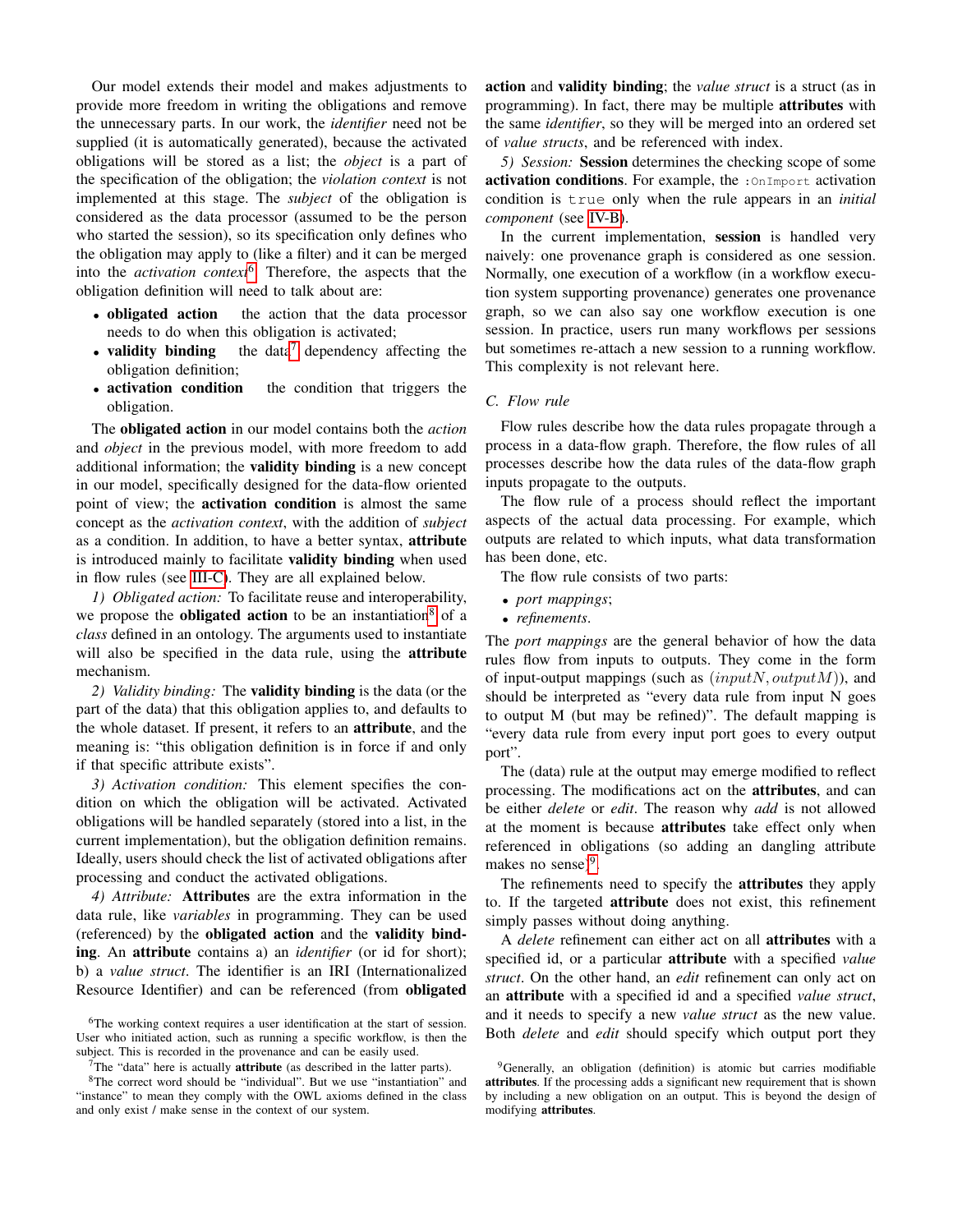are acting on and (optionally) which input port the attribute is from.

With these mechanisms, it is possible to capture some useful information that would otherwise not be possible. For example, the  $3<sup>rd</sup>$  column of input 2 is placed at the  $5<sup>th</sup>$  column in output 1. Moreover, if a consecutive process removes column 5, we can now conclude the original  $3<sup>rd</sup>$  column is removed in the output of the second process. This is especially useful if the original  $3<sup>rd</sup>$  column contains sensitive information. Fig. [2](#page-5-1) demonstrates this example.

After the refinement, *merging* is conducted. The very basic intuition for *merging* is: it is possible that rules from different input ports go to the same output port and these rules may contain the same obligated action class or the same attribute id (for various meaningful reasons, such as they were originally from the same dataset). Therefore, the objective of *merging* is to remove redundant rules and match attribute references.

Merging is essentially the merge of sets (the obligation set and the attribute set) between two (or more) resources. But because the obligation set contains references to the attribute set, it may need to be slightly altered. It executes as follows (see Algorithm [1](#page-4-0) for a pseudo-code description):

- 1) for all attributes with the same id, remove redundancy and redirect the references (in the obligations) to the corresponding remaining attributes;
- 2) for all obligations, remove the obligations that are the same (i.e. having the same action, validity binding and activation condition)<sup>[10](#page-4-1)</sup>;
- 3) return the remaining attributes and obligations.

<span id="page-4-0"></span>Algorithm 1 Merging algorithm (for each output port)

| <b>Require:</b> rs is the list of rulesets (of data rules) to be merged                             |
|-----------------------------------------------------------------------------------------------------|
| 1: $o \leftarrow \text{empty ruleset}$                                                              |
| 2: for $r$ in $rs$ do                                                                               |
| add all in r.obs to o.obs<br>3:                                                                     |
| for <i>attr</i> in <i>r.attrs</i> <b>do</b> {attributes}<br>4:                                      |
| <b>if</b> $attr$ in o.attrs <b>then</b> {both the same id and value}<br>5:                          |
| $new\_attr\_ref \leftarrow$ reference to attr in o.attrs<br>6:                                      |
| <b>for all</b> <i>ob</i> in <i>o.obs</i> such that <i>ob</i> references <i>attr</i> <b>do</b><br>7: |
| update reference of <i>attr</i> to $new\_attr\_ref$<br>8:                                           |
| if $ob$ has duplicates then<br>9:                                                                   |
| remove <i>ob</i> from $\rho$ , <i>obs</i><br>10:                                                    |
| end if<br>11:                                                                                       |
| end for<br>12:                                                                                      |
| else<br>13:                                                                                         |
| add <i>attr</i> to <i>o.attrs</i><br>14:                                                            |
| end if<br>15:                                                                                       |
| end for<br>16:                                                                                      |
| 17: end for                                                                                         |
| 18: <b>return</b><br>$\overline{O}$                                                                 |

# 18:  $return o$

<span id="page-4-1"></span><sup>10</sup>The *equality* is in the ontology sense: the whole IRI (including the namespace) should match. A more extended solution should take ontological reasoning into account (especially the owl:sameAs axiom), because two different bodies may use different ontologies and parameters to express the same concept.

# *D. Encoding examples*

In this section, we demonstrate the encoding examples of some governance rules as obligations, including the two example rules given at the beginning of [III-B.](#page-2-7)

For simplicity, we omit the ontology prefixes (namespaces). In fact, they are not used for special purposes (except for identifier) for this paper $11$ .

*1) Keep third column secret:* For the rule "*the third column of the dataset contains IP addresses, and should not be leaked to the outside*", the key information is that the specific column should be kept secret, so this can be encoded as:

```
Obligation(:secret :col3, :col3, )
Attribute(:col3, :column 3)
```
Here, :secret and :column are two ontology classes. We omit the prefixes (namespaces) but we keep the : to indicate this should be an ontological reference. The :col3 is the id of an individual as a result of the  $\text{Attribute}$  () statement<sup>[12](#page-4-3)</sup>.

The Attribute() statement defines an attribute, with id : col3, and value :column 3. This id is the individual IRI, so it can be referenced in the  $\text{obligation}$  () statement<sup>[13](#page-4-4)</sup>.

The *Obligation*() statement contains three elements, separated by comma. The first element is the obligated action and the form :secret :col3 means an instance of the ontological class :secret, and the argument is the (dereferenced) value of (the attribute) :col3 (i.e. :column 3 initially). The second element is the **validity binding**, bound to the  $(same) : \text{col3}$ attribute. The third element is the activation condition, but is empty for this obligation.

An empty **activation condition** means this obligation will never be activated. As a consequence, we use this as a special case meaning the related information should be checked after processing (e.g. check all output data to see if any of them have the : secret obligation). A better syntax may be used as a future work.

*2) Report data use:* The stem of the rule "*due to funding concerns, use of the data should be reported back to us*" is actually "*use of the data should be reported back to us*", so this can be encoded as:

```
Obligation(:report :source, :source, :OnImport)
Attribute(:source, "Fictional source")
```
The : OnImport is the activation condition of this obligation, meaning this obligation will be activated when the data is first introduced to the execution session.

Specifically, our rule language enables the data provider to be explicit about what they mean by "use". The example above

<span id="page-4-3"></span><sup>12</sup>From the computational point of view, it is automatically created in the system.

<span id="page-4-4"></span><sup>13</sup>In fact, this attribute id doesn't have to be in the ontology world because it is not persistent. However, to make the syntax explicitly show this is not a *value*, we keep the : here and describe it as an individual for simplicity.

<span id="page-4-2"></span><sup>&</sup>lt;sup>11</sup>In the experiment, we developed a very primitive ontology. The ontology to use in a production system is still under development to provide better interoperability. The ontology to describe internal structures of data is external to our research.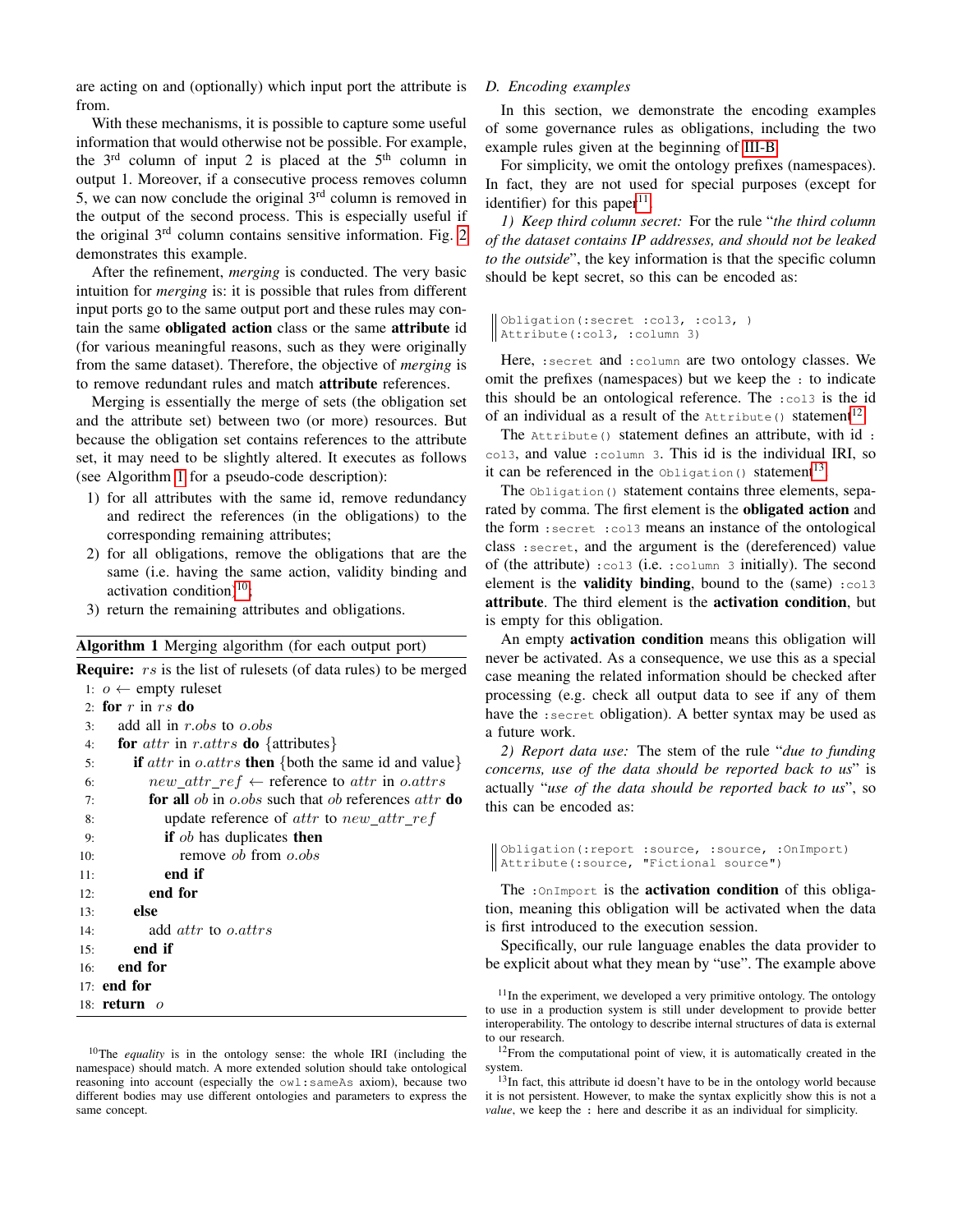<span id="page-5-1"></span>

Figure 2: An example demonstrating the use of flow rules: here they show adaption of the data rule with the column number change. Ellipse for processes; cylinder for data; note-shape for rules; green for data without sensitivity; red for data with sensitivity; the flow rules here follow the default propagation (i.e. everything in to everything out).

defines "use" as "the first time as input to the workflow". An alternative definition could be "every time it is sent as an input to a component":

```
Obligation(:report :source, :source, :OnAsInput)
Attribute(:source, "Fictional source")
```
*3) Acknowledge when publish:* A common rule used in research is "*if you use our dataset and make a publication based on it, you should acknowledge this in your publication using a proper way such as 'XX'*". This could be encoded as:

```
Obligation(:acknowledge :form, , :OnPublish)
Attribute(:form, "XX")
```
The :OnPublish condition matches a component which is identified as making a publication. This component is actually a "virtual" component, meaning it is not a component in the provenance (of the executed workflow), but an additional element added to the provenance at runtime to assist the reasoning.

# IV. SYSTEM

<span id="page-5-0"></span>Facing the research questions and taking lessons from existing research, our system provides a mechanism to model more than the access control aspect of the data governance rules in a federated context, using the rule language described in section [III.](#page-2-0) In this section, we describe the system architecture (Fig. [3\)](#page-5-2) and the design concerns.

# *A. Architecture*

Since the system intends to provide a vendor- and technology-agnostic method to deal with rules, the foundation must have the same neutrality. The foundation contains two parts: a) data-flow representation; and b) rule encoding language. The rule languages are already described in section

<span id="page-5-2"></span>

Figure 3: System architecture

[III.](#page-2-0) Hence, this section mainly describes the data-flow representation.

The data-flow representation is the main input to our system (plus the encoded rules). Therefore, we choose *provenance* W3C PROV [\[23\]](#page-9-15) to be the representation, taking the advantage that PROV-O builds on OWL [\[24\]](#page-9-16) which allows the interoperability between different institutions by technologies like ontology matching. In fact, as mentioned above, our rule language also uses ontology for interoperability.

Specifically, we use S-Prov [\[25\]](#page-9-17), an ontology extending W3C PROV-O to record data-streaming workflow executions, as the provenance specification. The reason we choose this ontology is because a) it provides necessary information to identify workflow components; b) our architecture is data– centric which aligns with the data-streaming perspective of S-Prov. However, the data-streaming feature is not used in our system for the moment, so in principle our system can also take other ontologies (e.g.  $OPMW<sup>14</sup>$  $OPMW<sup>14</sup>$  $OPMW<sup>14</sup>$ ) as the input, either by directly having a separated parser or using ontology matching from the other representation to S-Prov.

Thus, our system uses the provenance to reconstruct the data flow and identify relevant information (e.g. the agent

<span id="page-5-3"></span><sup>14</sup>OPMW-PROV: The Open Provenance Model for Workflows http://www.opmw.org/index.html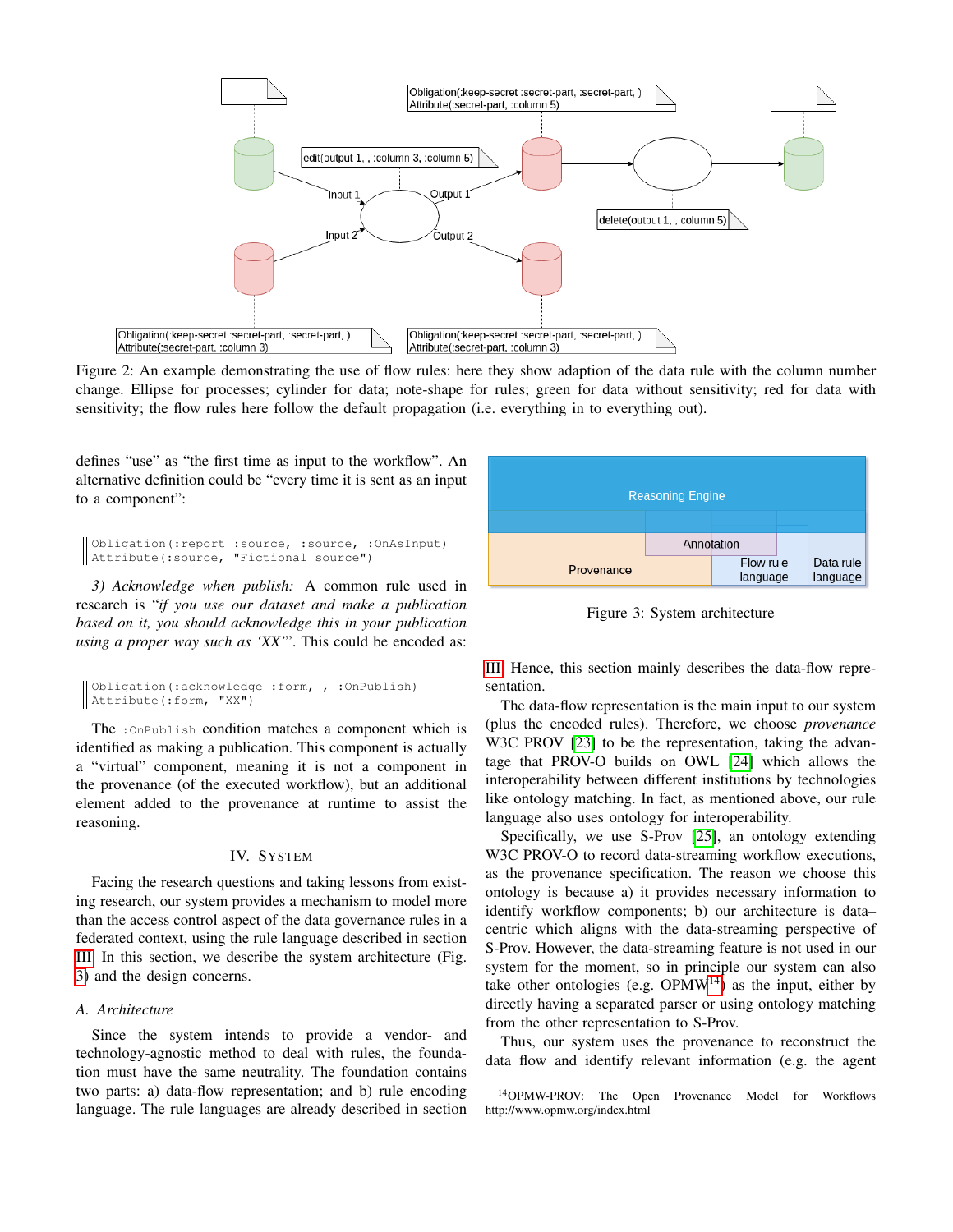who initiated the execution), as the information necessary for reasoning (e.g. in the activation condition of data rules).

Because our usage context is to help researchers comply with the rules, there is no need to "enforce" the rules in the system. Instead, a method such as a prompt is considered enough for the user (i.e. researcher) either as a reminder or a checklist. For example, a user can ask what obligations he has pending.

Therefore, the reasoning engine takes both the information from provenance and the rules as input to reason about:

- 1) the governance rules of the output data at each stage; and
- 2) the activated obligations.

These two missions are essentially the reason why we design these two sets of rules – they can be expressed as:

- 1) conduct the flow rules;
- 2) check the activation conditions of data rules (and instantiate the activated obligations).

# <span id="page-6-1"></span>*B. Implementation details*

Because the rule languages are not yet expressed in logic, we are unable to use formal reasoners (theorem provers, for example). Instead, we developed a computational reasoning system as proof-of-concept to demonstrate the feasibility of this reasoning since the semantics of the rule languages are clear.

The system takes the provenance as the input and then extracts the data flow to construct a directed graph – vertices are the processing steps (components) and the edges are the data transmission between components. SPARQL is used for this procedure, and the extra information like the component function is kept in the resulting graph. The flow rules are also inserted into the resulting graph.

After obtaining the graph, the reasoning can be conducted for every node with 0 in-degree and then repeatedly for the rest of the graph with 0 in-degree. This is essentially the same as doing a topological sorting based on the in-degrees and then performing reasoning from the beginning to the end.

For every component, the reasoning does the following:

- 1) Receive the data rules for every input port;
- 2) Identify the current context of execution and check the activation conditions of every data rule; If any activation condition is met, instantiate and store the activated obligation;
- 3) Propagate the data rules from the inputs to outputs in accordance with the flow rules.

In our implementation, the data rules are stored as an augmentation to the graph extracted from provenance, directly attached to the output ports. The reason why they are not attached to data is because S-Prov schema aims at the datastreaming style processing, so data are split into small chunks and therefore data is produced and transmitted from an output to an input incrementally. We assume that the governing rules are the same for every data unit in the stream.

Specifically, the data rules for the *initial components* (i.e. components that do not take any inputs) are *imported*.

<span id="page-6-2"></span>Table I: Pattern coverage of each synthetic workflow

| Graph                 | 1-1 | 1-n | $n-1$ | n-m |
|-----------------------|-----|-----|-------|-----|
| single line streaming |     |     |       |     |
| spreading             |     |     |       |     |
| collecting            |     |     |       |     |
| redispatching         |     |     |       |     |

We use the so-called *recognizer* to identify what rules shall be *imported* by these components, and assign a fake input with these rules. In a real production system, this should be replaced by a more sophisticated way, but it is enough for the proof-of-concept.

# *C. Initial results*

We conducted a few experiments to verify the system's correctness and the model's feasibility.

We assume the data flow graphs are always fully connected Directed Acyclic Graphs (DAGs) with dangling input and output ports / edges (which are directed connected to input and output data). Therefore, the components are the vertices of the graph, the data-flow connections are the edges. The potential topology of DAGs is defined by its vertices and edges, and the type of vertices (in terms of edges) is finite, so we only need to ensure the correctness of our system for every one of these vertices (components):

- 1) one-input-one-output (1-1), to test the propagation;
- 2) one-input-multi-output (1-n), to test spreading;
- 3) multi-input-one-output (n-1), to test the aggregation;
- 4) multi-input-multi-output (n-m), to test redispatching.

In principle, in a DAG, a vertex can have zero inputs or zero outputs. Let aside the ones with dangling edges, semantically, a component with zero inputs is a producer: it does not rely on external resource, but will produce data (e.g. a prime number generator); a component with zero outputs makes no sense in a data flow (we argue a "storage" component also produces outputs) so we do not consider it at all. For experimental purposes, we use producers with one output port as the initial vertices, and connect the reset of the graph to them.

The synthetic workflows are written in dispel4py [\[26\]](#page-9-18), a data-streaming workflow execution system. We executed these workflows with provenance generation (coupled with S-ProvFlow [\[25\]](#page-9-17)), and then conducted reasoning. The reasoning intends to check that the propagation works correctly, so placeholders (simple strings) are used instead of meaningful data rules.

The vertex patterns checked by each synthetic workflow are shown in Table [I.](#page-6-2) As a particular example, Fig. [4](#page-7-0) demonstrates the structure of the original synthetic workflow of *redispatching*, and Fig. [5](#page-7-1) shows the reasoning result.

The success of these experiments demonstrates the correctness of our system and model. It also demonstrates the feasibility of trying to handle data governance rules in any DAGs.

# V. CONTRIBUTION AND FUTURE WORK

<span id="page-6-0"></span>We describe the contribution of this paper and the future work in this section.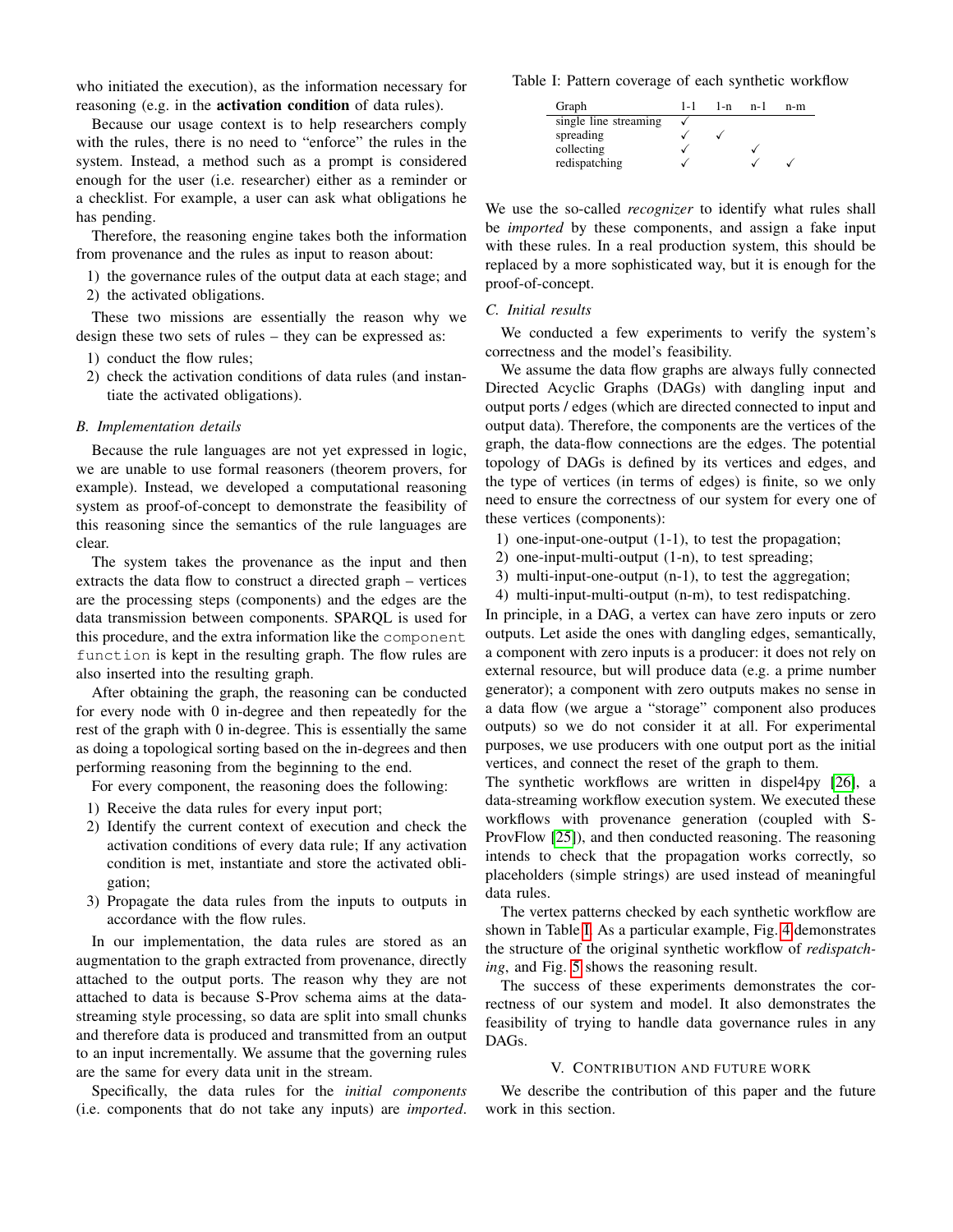<span id="page-7-0"></span>

Figure 4: Topology of the "redispatching" synthetic workflow. Squares are components; ovals are ports; arrows are connections.

<span id="page-7-1"></span>

(b) right-half

Figure 5: Reasoning result based on the provenance from executing the "redispatching" workflow (Fig. [4\)](#page-7-0). Due to its width, the figure is split into two halves (sharing Component\_Redispatch2\_MULTI\_TO\_MULTI): subfigure (a) is the left-half; (b) is the right-half. In addition to Fig. [4:](#page-7-0) note-shapes are rules; lines (without arrows) connect the ports and the corresponding rules; black triangle arrows indicate *imported rules*; egg-shapes indicate virtual port; components are greyed.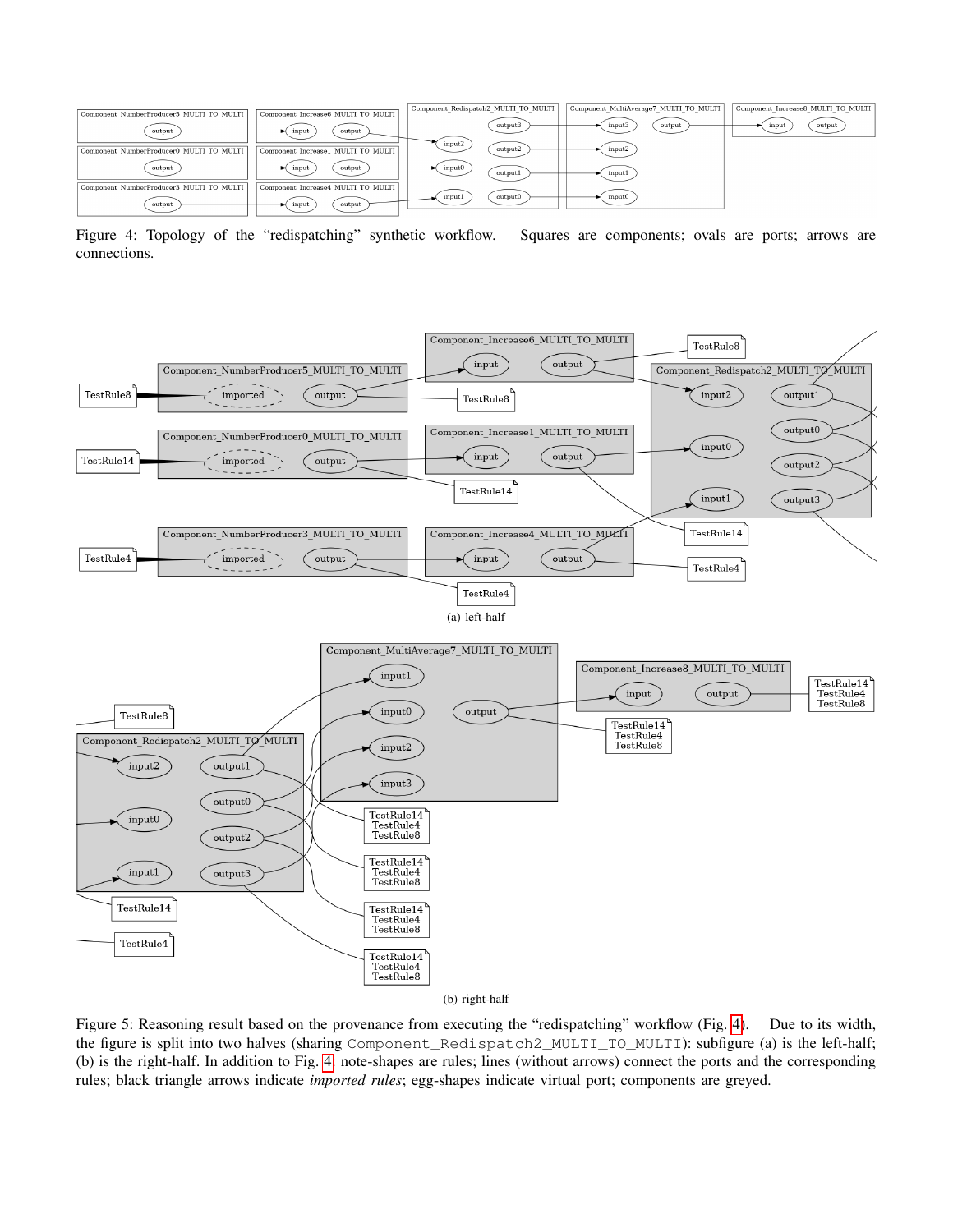# *A. Contribution*

The main contribution of this paper lies in five aspects:

- clarified the questions concerning automating datagovernance rules handling and identified the research targets in details in the *federated context*;
- demonstrated the use of provenance data as a source for rules;
- extended and refined the obligation model in [\[22\]](#page-9-14) to better represent data-flow oriented data governance rule (policy) specification and the *federated context*;
- developed a method to describe the flow behavior of the rules for each process in a *multi-input-multi-output* data flow graph;
- pioneered a systematic method to help researchers comply with data governance rules in a federated research community.

# *B. Future work*

Since we are addressing a field which has received little attention, there is a lot of research needed. This lies in three directions:

- 1) Ground the rule languages into logic;
- 2) Extend the language to capture more aspects;
- 3) Develop supporting technologies.

The following part describes these directions in more detail with our emphases. It's worth noting that these three directions interact. Specifically, explicit encoding of *requirements* (mentioned in section [III\)](#page-2-0) is related both to directions 2 and 3 (explained below): making the semantics explicit and providing a specific syntax in direction 2; providing the mechanism to check in direction 3.

*1) Logic grounding:* This direction will be our main focus in the next step, because a) we can become more certain that there is no internal problem with the rule language; b) existing formal reasoners can be used, taking the advantage of their proven correctness; c) the rules from different sources can be compared by checking their logical conflicts, enabling more use cases.

The data rules and flow rules shall be grounded into two logic sets, because of their different properties. For any formalisation, the data rules should always be harmonious with OWL because ontology (and therefore OWL) is critical to interoperability. Similarly, because our framework builds on top of semantic technology, the modelling mechanism provided by OWL axioms is also worth exploring to encode and validate flow rules.

*2) Language extension:* This direction is also important and will be our secondary target. More fine-granulated semantic meanings can be encoded with an extended language. This should better be conducted with direction 1.

One item of future work may be to extend the activation condition to accept more triggers; another potential item is to add more language semantics, such as capturing and denoting the *violation context*, or making *session* customisable. In the meantime, ODRL may be a candidate to encode some elements of data rules (e.g. obligated action).

*3) Supporting technologies:* This direction concerns the collaboration and system implementation scenario, and generally would be conducted with other researchers from application contexts. For example, our collaborator in KNMI will bring useful use cases for our framework supporting earthsystem consortia.

An explicit direction may be to define a standard protocol to retrieve rules with data; real-time processing (instead of the current retrospective analysis) should also be investigated. This would enable alerts to be sent to users when new obligations emerge and eventually lead to warnings preventing serious rule infringement, exploiting active provenance [\[27\]](#page-9-19).

# VI. CONCLUSION

<span id="page-8-6"></span>In this paper, we have identified a requirement for improving rule management to help users and providers work well together in a federated context. We proposed a method to help by delivering appropriate encoding and automation. This includes a formal model to encode the data governance rules, and a companion model to describe how the governance rules will flow and change during processing. We then presented some example encodings of governance rules using our model, and presented our proof-of-concept system as well as its initial results to demonstrate feasibility. Finally, we highlighted our contribution as a conceptual and practical framework.

We believe our work points to an important research direction, and provides a good first step towards solving that. More work will follow, as described in the future work section.

#### **REFERENCES**

- <span id="page-8-0"></span>[1] B. E. Ujcich, A. Bates, and W. H. Sanders, "A Provenance Model for the European Union General Data Protection Regulation", in *IPAW*, 2018. DOI: [10.1007/](https://doi.org/10.1007/978-3-319-98379-0_4) [978-3-319-98379-0](https://doi.org/10.1007/978-3-319-98379-0_4) 4.
- <span id="page-8-1"></span>[2] M. D. Wilkinson, M. Dumontier, I. J. Aalbersberg, *et al.*, "The FAIR Guiding Principles for scientific data management and stewardship", *Scientific Data*, vol. 3, p. 160 018, Mar. 2016. DOI: [10.1038/sdata.2016.18.](https://doi.org/10.1038/sdata.2016.18)
- <span id="page-8-2"></span>[3] Tim Berners-Lee, *Linked Data - Design Issues*, Jun. 2009. [Online]. Available: [https : / / www . w3 . org /](https://www.w3.org/DesignIssues/LinkedData.html) [DesignIssues/LinkedData.html](https://www.w3.org/DesignIssues/LinkedData.html) (visited on 07/08/2019).
- <span id="page-8-3"></span>[4] Y. Demchenko, C. Blanchet, C. Loomis, *et al.*, "CY-CLONE: A Platform for Data Intensive Scientific Applications in Heterogeneous Multi-cloud/Multi-provider Environment", in *2016 IEEE International Conference on Cloud Engineering Workshop (IC2EW)*, Apr. 2016, pp. 154–159. DOI: [10.1109/IC2EW.2016.46.](https://doi.org/10.1109/IC2EW.2016.46)
- <span id="page-8-4"></span>[5] S. Sicari, A. Rizzardi, L. A. Grieco, and A. Coen-Porisini, "Security, privacy and trust in Internet of Things: The road ahead", *Computer Networks*, vol. 76, pp. 146–164, Jan. 2015. DOI: [10.1016/j.comnet.2014.](https://doi.org/10.1016/j.comnet.2014.11.008) [11.008.](https://doi.org/10.1016/j.comnet.2014.11.008)
- <span id="page-8-5"></span>[6] S. M. R. Islam, D. Kwak, M. H. Kabir, M. Hossain, and K. Kwak, "The Internet of Things for Health Care: A Comprehensive Survey", *IEEE Access*, vol. 3, pp. 678– 708, 2015. DOI: [10.1109/ACCESS.2015.2437951.](https://doi.org/10.1109/ACCESS.2015.2437951)